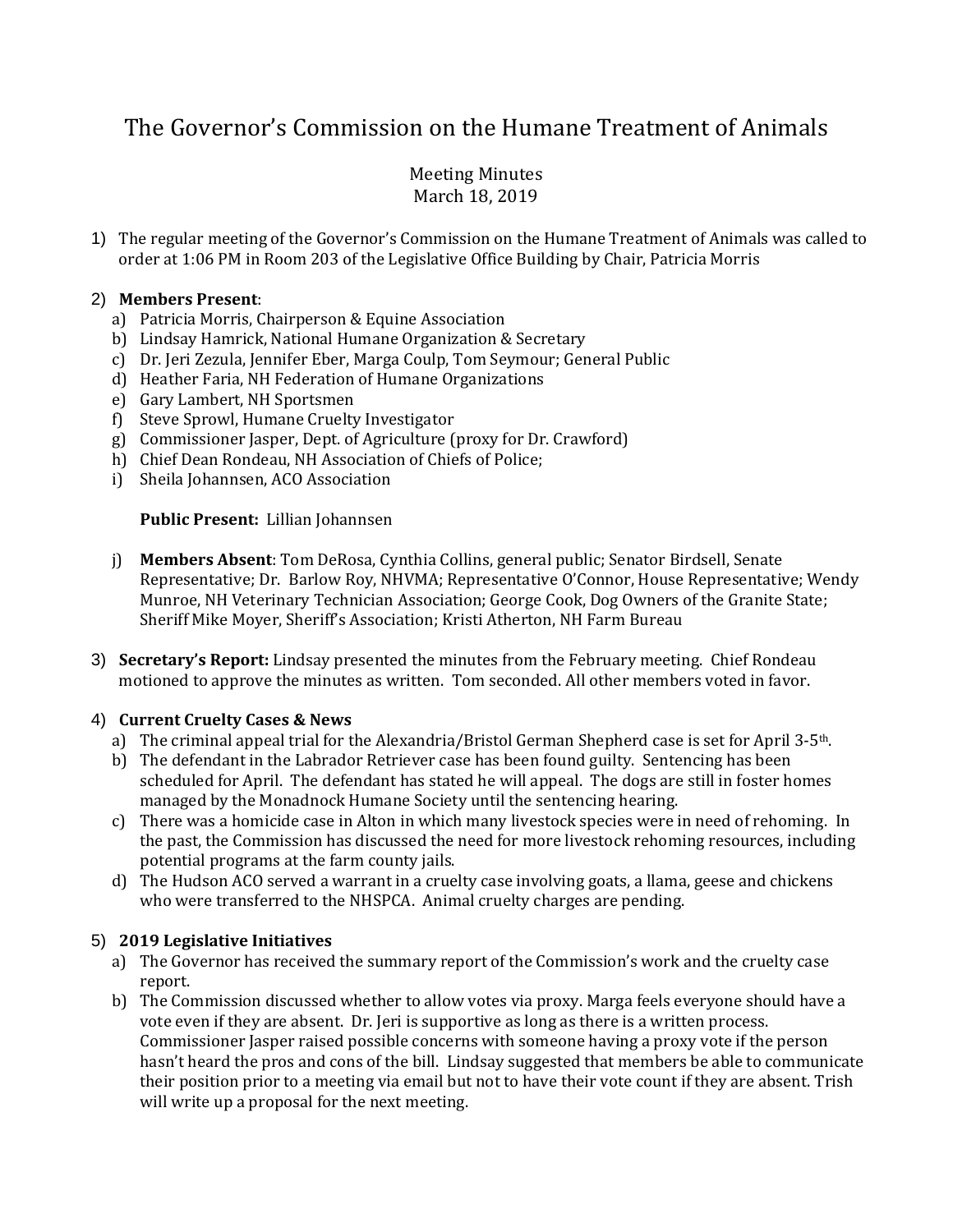- c) The Commission reviewed the status of the ten bills selected.
	- i) SUPPORT SB 77: Relative to Costs to Care for Animals Seized in Cruelty Cases & Prohibiting the Future Ownership of Animals in Certain Cases
		- **a)** Tom motioned that the Commission provide verbal testimony in support of SB 77. Jennifer seconded. Commissioner Jasper abstained. All others voted in favor. **Trish will submit written testimony and testify in person.**
	- ii) SUPPORT SB 161: Relative to Pet Vendors
		- **a)** Heather motioned that the Commission provide written testimony in support of SB 161. Sheila seconded. Commissioner Jasper abstained. All others voted in favor. **Trish will submit written testimony.**
		- b) Chief Rondeau commented on the volume of animal cruelty cases and that SB 161 is a step in the direction toward prevention. The Commission can support because it addresses a lot of long-term, systemic issues while simultaneously supporting funding now, and in the future, for the Dept. of Agriculture to better monitor pet vendors.
		- **c)** Commissioner Jasper reviewed the amendment to SB 161 which passed the Senate. The Dept. of Ag. requested an additional veterinary technician but the amendment put in a clerical position. The Department supports the bill if the position is changed to a vet tech. He believes the amount appropriated should be sufficient as written. They may need additional staff in the future to address the number of pet vendors but won't know this until the system is in place. The Department had requested funding for a database in a separate piece of legislation. They think there are about 38,000 health certs/year. The vendor working on the database estimate also provides a database for archives which is already part of town government and charges the towns \$300K/year for maintenance. The Department is behind by two months on agricultural testing because of the high volume of animal cruelty cases.
	- iii) SUPPORT HB 501: Establishing a Cost of Care Fund to Assist Municipalities Caring for Animals During Animal Cruelty Cases
		- **a)** This bill has been retained by the House Environment & Agriculture Committee which is likely to attach the cost of care fund idea to one of the Senate Bills. Commissioner Jasper described a recent case in which the State Police and County Attorney reviewed the situation because law enforcement didn't have the resources to investigate. The owner surrendered some of the animals but kept some on the property. When the Dept. of Agriculture returned to check on the animals, none of the recommendations were implemented and the owner is now being charged with cruelty. Commissioner Jasper feels it's inhumane for both the animals and his staff to see animals suffer like this. The owner relinquished the remaining animals. Chief Rondeau reiterated the importance of funding for small towns in New Hampshire to address animal cruelty.
	- iv) MONITOR HB 688: Relative to Transfer & Inspection of Animals
		- **a)** This bill was tabled by the NH House
	- v) SUPPORT HB 484: Relative to Group Dog Licenses
		- **a)** This bill has been retained by the House Environment & Agriculture Committee
	- vi) SUPPORT HB 605: Relative to Criminal Penalties for the possession, transfer, or manufacture of animal fighting paraphernalia with the intent to be present at, aiding in, or contributing to fighting
		- **a)** This bill has passed the NH House and now moves onto the NH Senate. Steve motioned to have the Commission submit comments in support and to testify in favor of the bill. Heather seconded. Commissioner Jasper abstained. All voted in favor. **Trish will submit written testimony and testify in person.**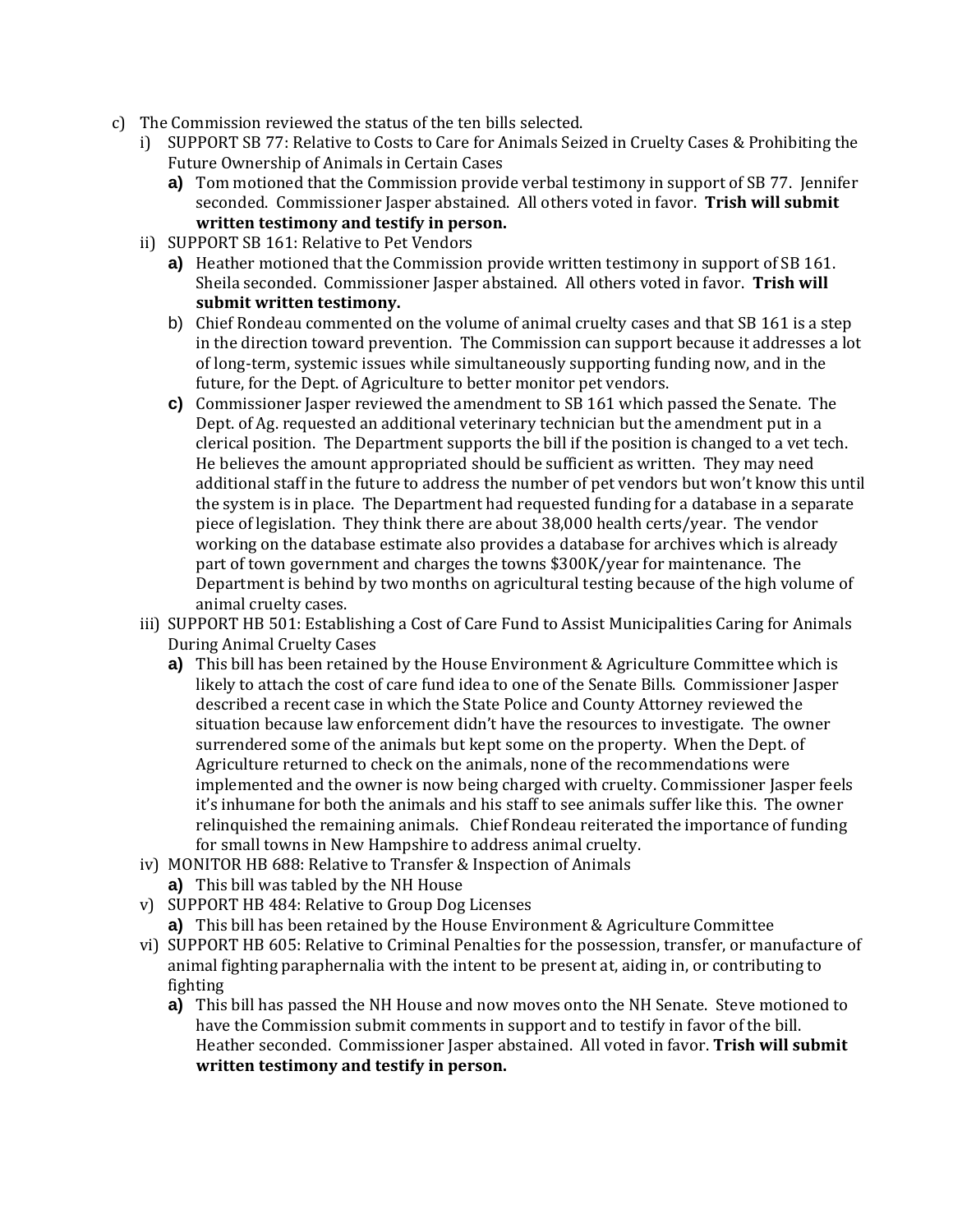- **b**) Commissioner Jasper asked about possible implications on agriculture (ex. Cattle prods). Lindsay discussed the difference between the animal fighting code and animal cruelty code (this bill is specific to the animal fighting code). The Farm Bureau was neutral on the bill.
- vii) SUPPORT HB 283: Relative to Age Rabbits can be Transferred
	- **a)** This bill passed the NH House and will be heard by the Senate Energy Committee on 3/26.
	- **b)** Dr. Zezula motioned that the Commission submit written testimony. Steve seconded. Commissioner Jasper abstained. All voted in favor. **Trish will submit written testimony.**
- viii) SUPPORT HB 376: Establishing a Commission to Study Best Practices for Companion Animal Groomers
	- **a)** This bill was retained by the House Environment & Agriculture Committee
- ix) SUPPORT HB 371: Adding Cats to the Definition of Commercial Breeder
	- **a)** This bill was retained by the House Environment & Agriculture Committee
- x) OPPOSE HB 331: Relative to the Duties of a Veterinarian
	- **a)** This bill was killed by the NH House
- xi) OPPOSE HB 426: Establishing a committee to study allowing town clerks to accept proof of certain exemptions from the rabies vaccine for the purpose of registering dogs
	- **a)** This bill was killed by the NH House

# 6) **Cruelty Tracking Subcommittee**

a) Moving forward the report will be a biennial report. The next report will be 2018/2019 for a 2020 report. May be helpful to make a request from law enforcement early but the Courts can generate their report at any time. The Chief will get the information for law enforcement for 2018 and will ask the NH Chiefs of Police to remind towns to report animal cruelty under NIBRS.

#### 7) **Legislative Subcommittee**

a) Sen. Shaheen has signed onto the Federal Animal Cruelty bill.

# 8) **Funding & Education Subcommittee**

a) Dr. Jeri is formatting the new brochures and the committee is proofing

# 9) **Judicial Rules and Prosecutorial Flow of Animal Cruelty**

- a) Current challenges in the court system:
	- i) Lindsay and Heather discussed SB 77's goals of creating a preliminary hearing within 14 days of the seizure of animals so that an argument can be made for a speedy trial under the existing law. The Commission discussed that if SB 77 passes, whether the judicial rules committee may take it up for discussion. The Commission will consider drafting a list of recommendations to the judicial rules.
	- ii) Jennifer can look at the judicial rulemaking process for the next meeting.
	- iii) Dr. Zezula commented that if NH passed legislative intent for the animal cruelty code, this could also strengthen the process. Commissioner Jasper pointed out that very few laws have a purpose of intent.
	- iv) Of particular concern from members:
		- **a)** The volume of animal cruelty cases
		- **b)** The number of continuances which are granted in animal cruelty cases
		- **c)** The number of cases in which defendants represent themselves which has created additional continuances. The Commission understands the importance of constitutional rights of those charged but would like to find ways to streamline these cases in way that mitigates costs for the non-profit organizations and the defendants.
	- v) The Assistant County Attorney from Sullivan County could attend a future Commission meeting to discuss the challenges that the State faces in processing these cases.